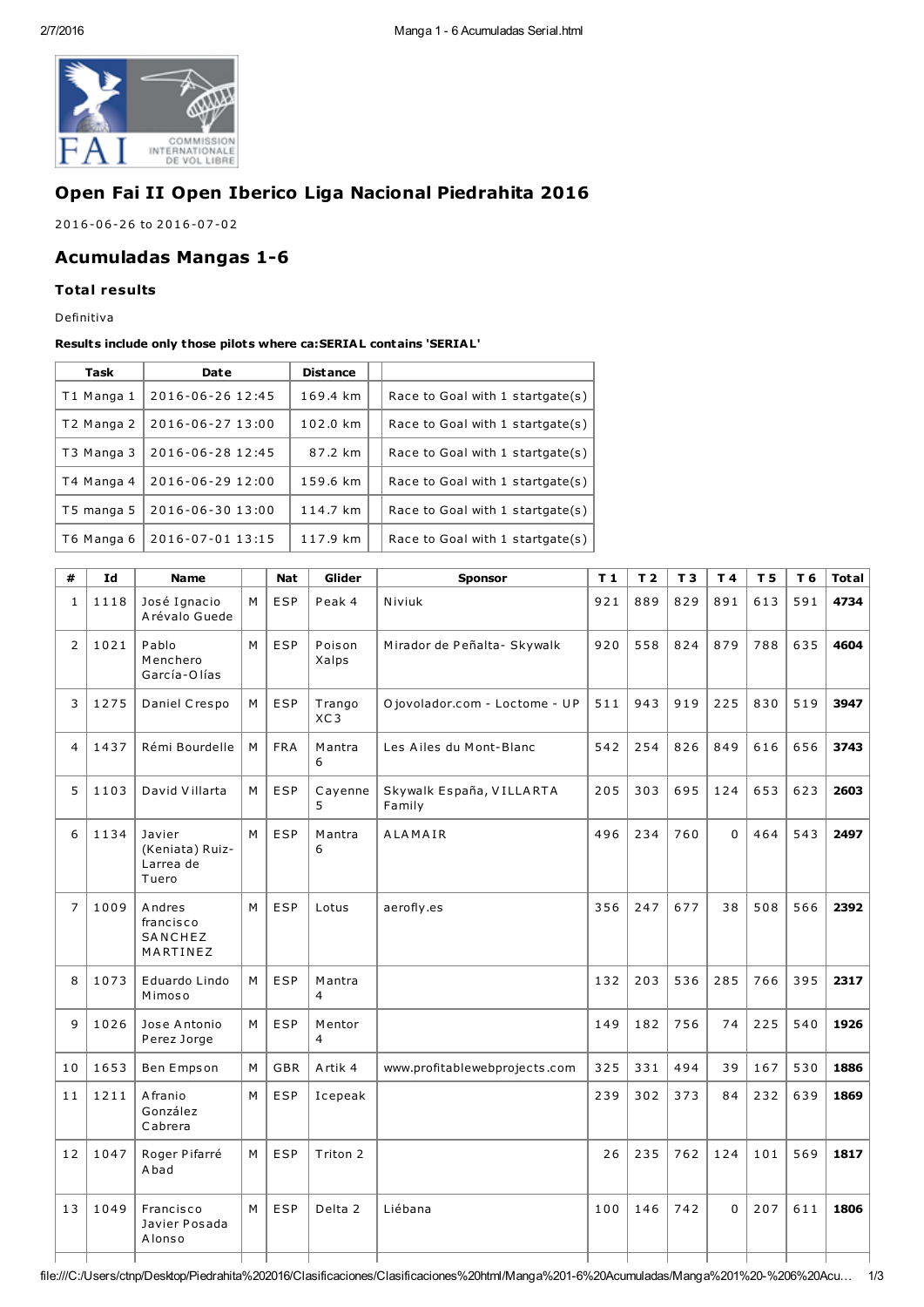2/7/2016

| 14 | 1083 | Alvaro<br>Castellano<br>Molina        | M | <b>ESP</b> | Mantra<br>6   | YOMISMO                                              | 145         | 183         | 628         | 0           | 271         | 515 | 1742 |
|----|------|---------------------------------------|---|------------|---------------|------------------------------------------------------|-------------|-------------|-------------|-------------|-------------|-----|------|
| 15 | 1414 | Fabián Déniz<br>Quintana              | M | <b>ESP</b> | Mantra<br>6   |                                                      | 250         | 193         | 152         | 124         | 279         | 616 | 1614 |
| 16 | 1087 | Manuel De<br>Cos Díaz                 | M | <b>ESP</b> | Delta 2       |                                                      | $\mathbf 0$ | 185         | 479         | $\mathbf 0$ | 273         | 595 | 1532 |
| 17 | 1165 | Pablo Puertes<br>López                | M | <b>ESP</b> | Sigma 9       |                                                      | 46          | 162         | 147         | 100         | 544         | 530 | 1529 |
| 18 | 1364 | Carlos<br>Palacios<br>A guedo         | M | <b>ESP</b> | Lotus<br>O ne | A erofly                                             | 153         | 198         | 0           | 15          | 623         | 534 | 1523 |
| 19 | 1219 | Miguel A.<br>Velasco<br>Fernandez     | M | ESP        | Artik 4       |                                                      | 26          | 164         | 222         | 75          | 417         | 579 | 1483 |
| 20 | 1206 | <b>JOSE LUIS</b><br>GONZALEZ<br>COSIO | М | <b>ESP</b> | Trango<br>XC3 | NINGUNO                                              | 495         | 150         | 145         | 0           | 199         | 477 | 1466 |
| 21 | 1177 | Jordi Farré<br>Hernández              | M | <b>ESP</b> | Peak 4        | Strip Air                                            | 26          | 167         | 565         | 97          | 96          | 379 | 1330 |
| 22 | 1014 | Carlos Cervilla<br>Diaz               | М | ESP        | Sprint 3      | Granaltura.es - Kasana.es                            | 152         | 240         | 351         | 15          | 38          | 496 | 1292 |
| 23 | 1031 | María (Mamen)<br>Perez Gil            | F | <b>ESP</b> | Chili 3       | parapentepangea.es                                   | 143         | 113         | 0           | 28          | 408         | 552 | 1244 |
| 24 | 1580 | <b>Edward Browne</b>                  | M | <b>GBR</b> | Carrera       |                                                      | 211         | 196         | 19          | $\mathbf 0$ | 220         | 542 | 1188 |
| 25 | 1115 | Hans-Dieter<br>Keckstein              | M | DEU        | Artik 4       |                                                      | 141         | 103         | 145         | 48          | 51          | 589 | 1077 |
| 26 | 1071 | Juan Luis<br>Morales<br>Gómez         | М | <b>ESP</b> | Triton        |                                                      | 26          | 142         | 77          | 0           | 201         | 398 | 844  |
| 27 | 1048 | Miquel Angel<br>Pifarré Boix          | M | <b>ESP</b> | Artik 4       | À ger A ventura't                                    | 26          | 139         | 300         | $\mathbf 0$ | 94          | 281 | 840  |
| 28 | 1610 | Shauin MouYin<br>Kao                  | F | ARG        | Peak 4        | Husband                                              | 131         | 276         | 19          | 0           | 178         | 107 | 711  |
| 29 | 1262 | Fernando<br>Tejero Bardera            | M | <b>ESP</b> | Sigma 9       | www.sientetelibre.com                                | $\mathbf 0$ | 106         | 32          | 20          | 0           | 513 | 671  |
| 30 | 1072 | Tomas Casado<br>Barrero               | М | <b>ESP</b> | Sigma 9       |                                                      | 29          | 160         | 67          | $\mathbf 0$ | 45          | 364 | 665  |
| 31 | 1620 | Jose Alvarez<br>Fernandez             | М | <b>ESP</b> | Artik 4       | Parapent Organya                                     | 138         | 35          | 21          | 39          | 224         | 202 | 659  |
| 32 | 1027 | Cristo Afonso                         | М | <b>ESP</b> | Peak 4        | TenerifeParagliding.Center &<br>KangarooTandem.com   | 99          | 236         | 141         | 0           | 97          | 26  | 599  |
| 33 | 1217 | Miguel Casas<br>Suárez                | M | <b>ESP</b> | Delta         |                                                      | 92          | 143         | 19          | 76          | 185         | 26  | 541  |
| 34 | 1660 | Oriol Cervello<br>Nogues              | М | <b>ESP</b> | Rise 2        |                                                      | 0           | $\mathbf 0$ | 0           | $\mathbf 0$ | $\mathbf 0$ | 531 | 531  |
| 35 | 1661 | Jesus Muelas<br>Escamilla             | M | <b>ESP</b> | Mentor<br>4   |                                                      | $\mathbf 0$ | $\mathbf 0$ | $\mathbf 0$ | $\mathbf 0$ | 0           | 527 | 527  |
| 36 | 1260 | Alberto Plans                         | М | <b>ESP</b> | Artik 3       | A yuntamiento de Jijona                              | 26          | 26          | 127         | 35          | 113         | 196 | 523  |
| 37 | 1005 | Oscar Falcon<br>Soldevila             | M | AFG        | Peak 4        | www.youporn.com<br>www.beeg.com<br>www.pornotube.com | 89          | 131         | 24          | 25          | 101         | 37  | 407  |
| 38 | 1658 | Tomas<br>Martinez<br>Federico         | M | <b>ESP</b> | koyot 2       |                                                      | $\mathbf 0$ | $\mathbf 0$ | 0           | $\mathbf 0$ | 57          | 164 | 221  |
| 39 | 1643 | Cecilia<br>Valenzuela<br>Agüí         | F | <b>ESP</b> | Ikuma         |                                                      | 0           | 0           | 0           | 0           | $\mathbf 0$ | 194 | 194  |